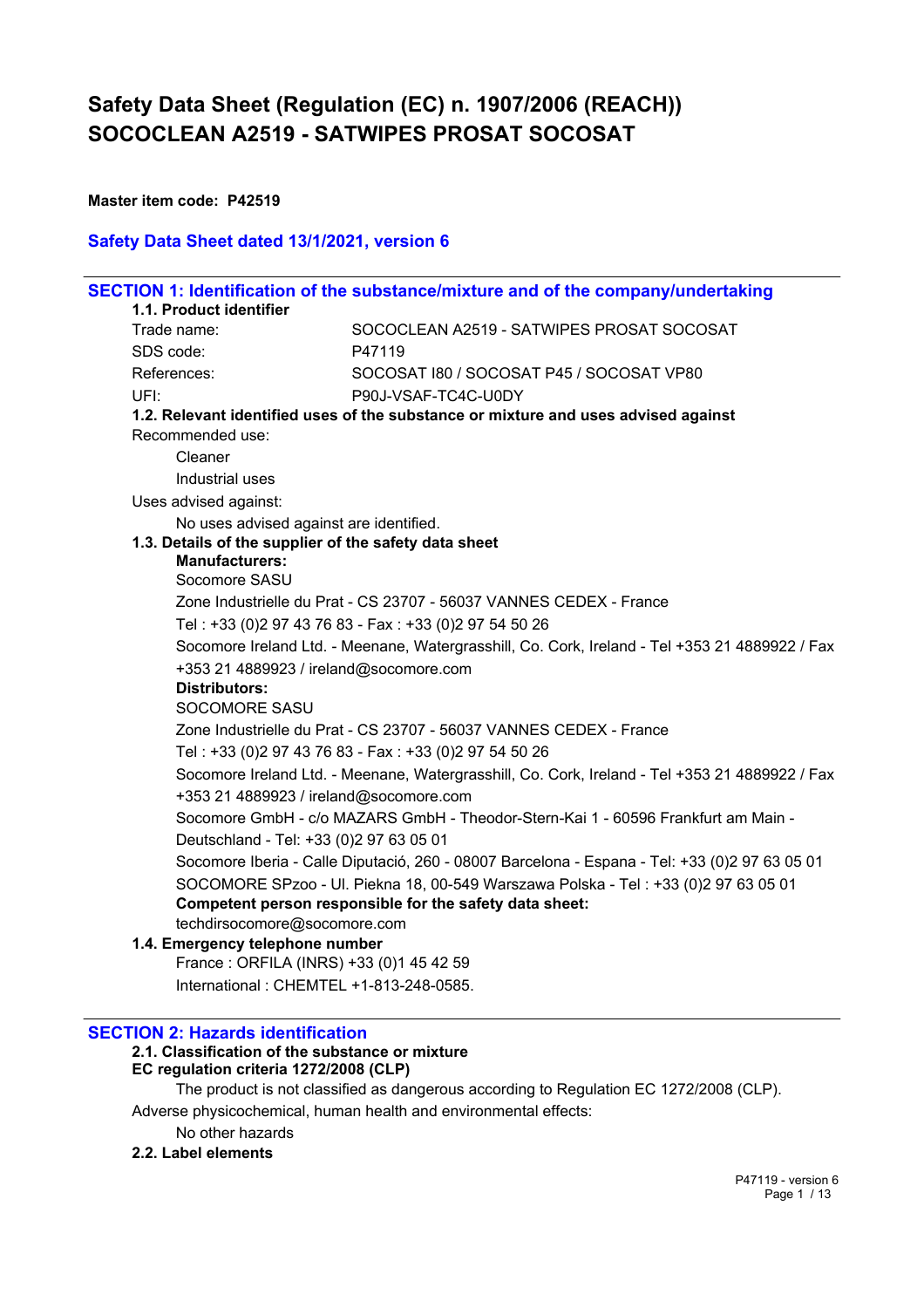The product is not classified as dangerous according to Regulation EC 1272/2008 (CLP). Hazard pictograms: None Hazard statements: None Precautionary statements: None Special Provisions: EUH210 Safety data sheet available on request. **Contains** 2-METHYL-2H-ISOTHIAZOLE-3-ONE: May produce an allergic reaction. Special provisions according to Annex XVII of REACH and subsequent amendments: None **2.3. Other hazards** vPvB Substances: None - PBT Substances: None Other Hazards:

No other hazards

## **SECTION 3: Composition/information on ingredients**

- **3.1. Substances**
	- N.A.

#### **3.2. Mixtures**

Hazardous components within the meaning of the CLP regulation and related classification:

| Qty                 | <b>Name</b>                               | Ident. Number    |            | <b>Classification</b>                       |
|---------------------|-------------------------------------------|------------------|------------|---------------------------------------------|
| $>= 7\%$ -<br>< 10% | 2-(2-butoxyethoxy)<br>ethanol; diethylene | Index<br>number: |            | 603-096-00-8 3.3/2 Eye Irrit. 2 H319        |
|                     | glycol monobutyl ether                    | CAS:             | 112-34-5   |                                             |
|                     |                                           | EC:              | 203-961-6  |                                             |
|                     |                                           | REACH No.: 01-   |            |                                             |
|                     |                                           |                  | 2119475104 |                                             |
|                     |                                           |                  | -44        |                                             |
| $< 0.1\%$           | 2-METHYL-2H-                              | CAS:             | 2682-20-4  | <sup>→</sup> 3.1/2/Inhal Acute Tox. 2 H330  |
|                     | ISOTHIAZOLE-3-ONE                         | EC:              | 220-239-6  | <sup>→</sup> 3.1/3/Dermal Acute Tox. 3 H311 |
|                     |                                           | REACH No.: 01-   |            | <sup>→</sup> 3.1/3/Oral Acute Tox. 3 H301   |
|                     |                                           |                  | 2120764690 | <sup>→</sup> 3.2/1B Skin Corr. 1B H314      |
|                     |                                           |                  | -50        | <sup>→</sup> 3.3/1 Eye Dam. 1 H318          |
|                     |                                           |                  |            | $\sqrt[4]{3.4.2}$ /1-1A-1B Skin Sens. 1,1A, |
|                     |                                           |                  |            | 1B H317                                     |
|                     |                                           |                  |            | <sup>∜</sup> 4.1/C1 Aquatic Chronic 1 H410  |
|                     |                                           |                  |            | $*$ 4.1/A1 Aquatic Acute 1 H400             |
|                     |                                           |                  |            | $M = 10.$                                   |
|                     |                                           |                  |            | <b>EUH071</b>                               |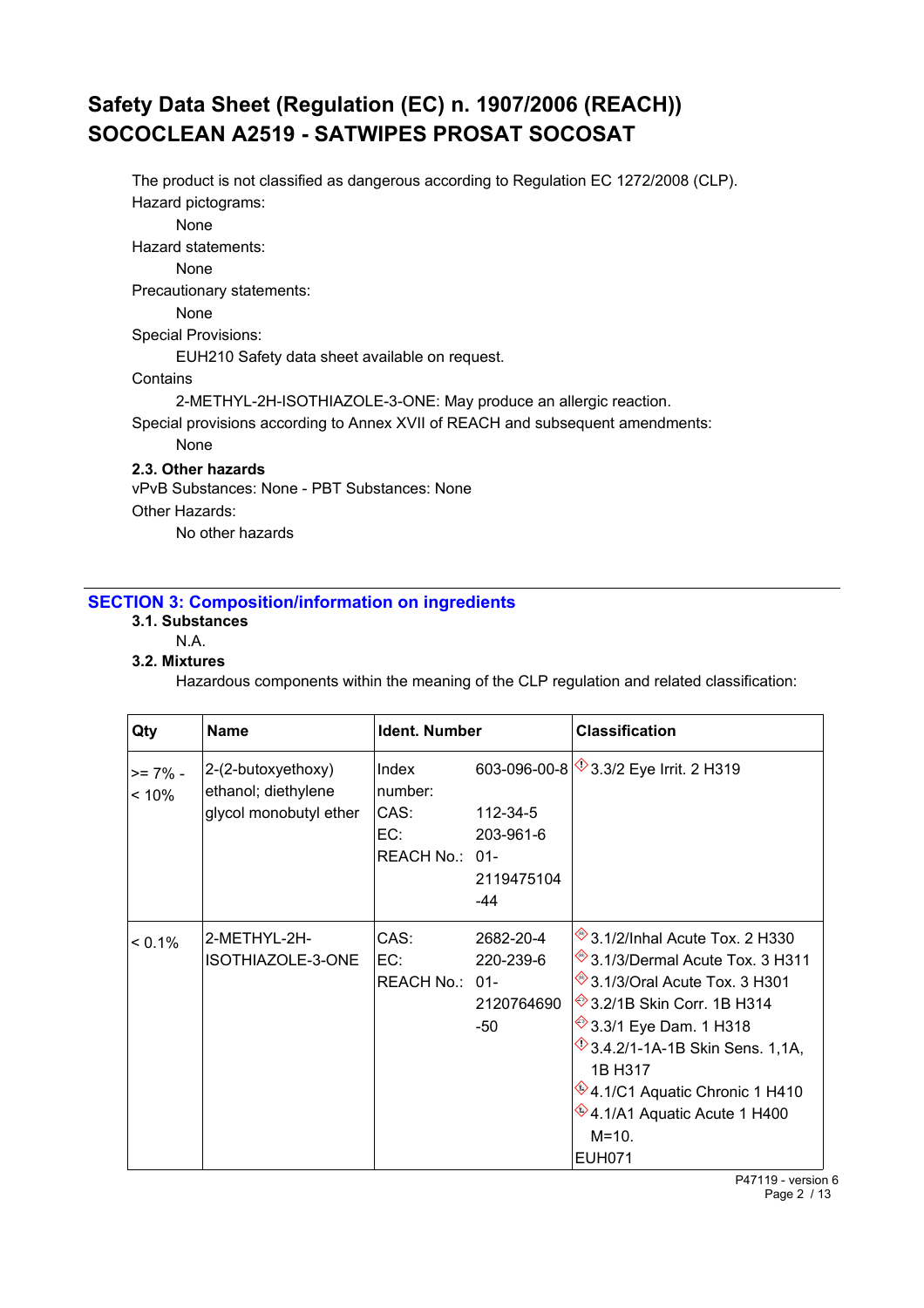#### **SECTION 4: First aid measures**

**4.1. Description of first aid measures**

In case of skin contact:

Wash with plenty of water and soap.

In case of eyes contact:

In case of contact with eyes, rinse immediately with plenty of water and seek medical advice.

In case of Ingestion:

Do not induce vomiting. Obtain a medical examination.

In case of Inhalation:

Remove casualty to fresh air and keep warm and at rest.

#### **4.2. Most important symptoms and effects, both acute and delayed**

Repeated exposure may cause skin dryness or cracking.

Nausea

- Vomiting
- Headache

Vertigo.

Loss of coordination.

Rapid breathing.

Accelerated cardiac function.

Decrease in blood pressure.

Decreased renal function.

Dry/sore throat.

### **4.3. Indication of any immediate medical attention and special treatment needed**

Treatment:

For specialist advice doctors should contact the poison control center.

## **SECTION 5: Firefighting measures**

#### **5.1. Extinguishing media**

Suitable extinguishing media: Water. Carbon dioxide (CO2). Foam. Multipurpose powders class ABC Powders class BC Extinguishing media which must not be used for safety reasons: None in particular.

#### **5.2. Special hazards arising from the substance or mixture**

Do not inhale explosion and combustion gases.

Burning produces heavy smoke.

### **5.3. Advice for firefighters**

Use suitable breathing apparatus .

Collect contaminated fire extinguishing water separately. This must not be discharged into drains. Move undamaged containers from immediate hazard area if it can be done safely.

#### **SECTION 6: Accidental release measures**

**6.1. Personal precautions, protective equipment and emergency procedures**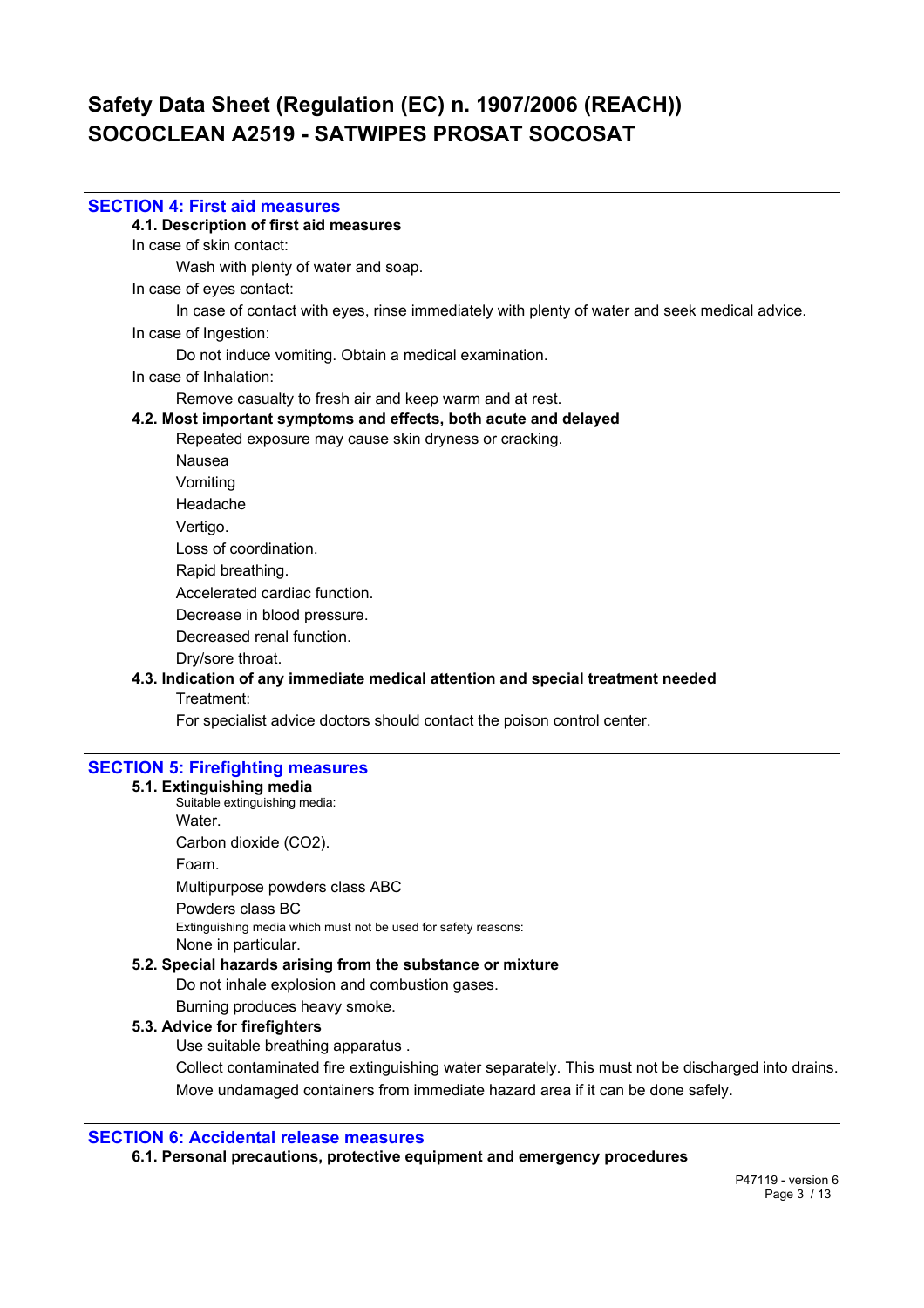Wear personal protection equipment.

Remove persons to safety.

See protective measures under point 7 and 8.

### **6.2. Environmental precautions**

Do not allow to enter into soil/subsoil. Do not allow to enter into surface water or drains. Retain contaminated washing water and dispose it.

In case of gas escape or of entry into waterways, soil or drains, inform the responsible authorities. Suitable material for taking up: absorbing material, organic, sand

**6.3. Methods and material for containment and cleaning up**

Wash with plenty of water.

**6.4. Reference to other sections**

See also section 8 and 13

## **SECTION 7: Handling and storage**

### **7.1. Precautions for safe handling**

Avoid contact with skin and eyes, inhalation of vapours and mists.

See also section 8 for recommended protective equipment.

Advice on general occupational hygiene:

Do not eat or drink while working.

### **7.2. Conditions for safe storage, including any incompatibilities**

Keep away from food, drink and feed.

Incompatible materials:

None in particular.

Instructions as regards storage premises:

Adequately ventilated premises.

**7.3. Specific end use(s)**

None in particular

## **SECTION 8: Exposure controls/personal protection**

## **8.1. Control parameters**

#### Occupational exposure limit values

2-(2-butoxyethoxy)ethanol; diethylene glycol monobutyl ether - CAS: 112-34-5

- OEL Type: National - TWA(8h): 67.5 mg/m3 - Notes: Germany

 - OEL Type: National - TWA(8h): 67.5 mg/m3, 10 ppm - STEL: 101.2 mg/m3, 15 ppm - Notes: France VLEI

 - OEL Type: National - TWA(8h): 67.5 mg/m3, 10 ppm - STEL: 101.2 mg/m3, 15 ppm - Notes: UK

- OEL Type: EU - TWA(8h): 67.5 mg/m3, 10 ppm - STEL: 101.2 mg/m3, 15 ppm

- OEL Type: ACGIH - TWA(8h): 10 ppm - Notes: (IFV) - Hematologic, liver and kidney eff

 - OEL Type: National - TWA(8h): 50 mg/m3, 9 ppm - STEL: 100 mg/m3, 18 ppm - Notes: **Netherlands** 

 - OEL Type: National - TWA: 67.5 mg/m3, 10 ppm - STEL: 101.2 mg/m3, 15 ppm - Notes: Belgium

 - OEL Type: National - TWA: 67.5 mg/m3, 10 ppm - STEL(15min (Miw)): 101.2 mg/m3, 15 ppm - Notes: Österreich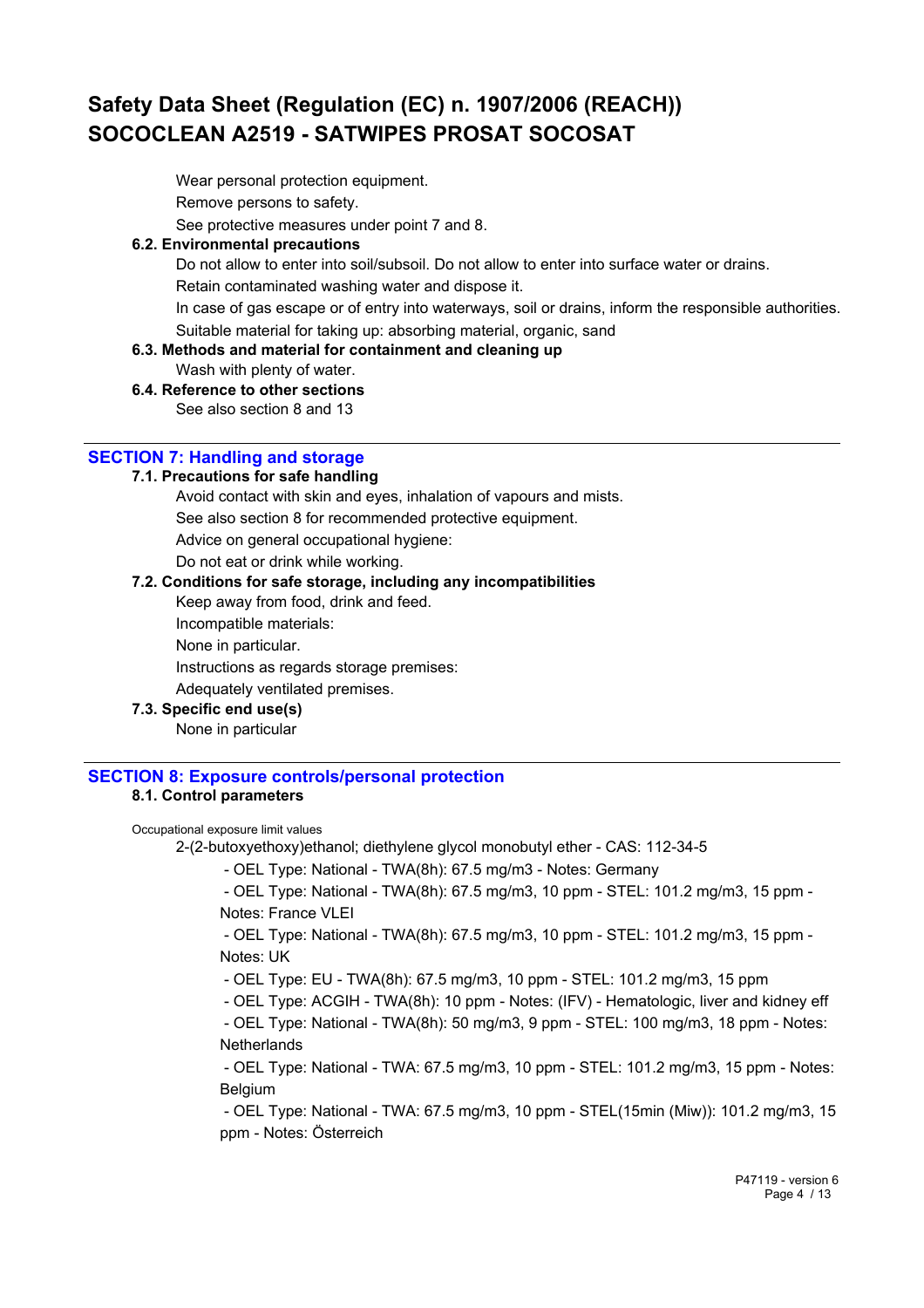DNEL Exposure Limit Values 2-(2-butoxyethoxy)ethanol; diethylene glycol monobutyl ether - CAS: 112-34-5 Worker Industry: 101 mg/m3 - Consumer: 7.5 mg/m3 - Exposure: Human Inhalation - Frequency: Short Term, local effects Worker Industry: 20 mg/kg b.w./day - Consumer: 10 mg/kg b.w./day - Exposure: Human Dermal - Frequency: Long Term, systemic effects Worker Industry: 10 ppm - Consumer: 5 mg/kg b.w./day - Exposure: Human Inhalation - Frequency: Long Term, systemic effects Worker Industry: 10 ppm - Consumer: 5 mg/m3 - Exposure: Human Inhalation - Frequency: Long Term, local effects Consumer: 1.25 - Exposure: Human Oral - Frequency: Long Term, systemic effects PNEC Exposure Limit Values

2-(2-butoxyethoxy)ethanol; diethylene glycol monobutyl ether - CAS: 112-34-5

Target: Fresh Water - Value: 1 mg/l

Target: Marine water - Value: 0.1 mg/l

Target: Freshwater sediments - Value: 4 mg/l

Target: Marine water sediments - Value: 0.4 mg/l

Target: Soil - Value: 0.32 mg/l

Target: Sewage treatment plant - Value: 200 mg/l

Target: Oral (secondary poisoning) (foodstuff) - Value: 56 mg/kg

Biological Exposure Index

N.A.

### **8.2. Exposure controls**

See below, example of PPE to use.

Eye protection: Safety goggles (EN 166) Protection for skin: No special precaution must be adopted for normal use. Protection for hands: NBR (nitrile rubber). NR (natural rubber, natural latex). PVC (polyvinyl chloride). Butyl rubber (isobutylene-isoprene copolymer) Respiratory protection: Use adequate protective respiratory equipment. Filtering Half-face mask (EN 149). Thermal Hazards: None Environmental exposure controls: None Appropriate engineering controls: None

Other conditions affecting workers exposure:

None

**SECTION 9: Physical and chemical properties**

**9.1. Information on basic physical and chemical properties**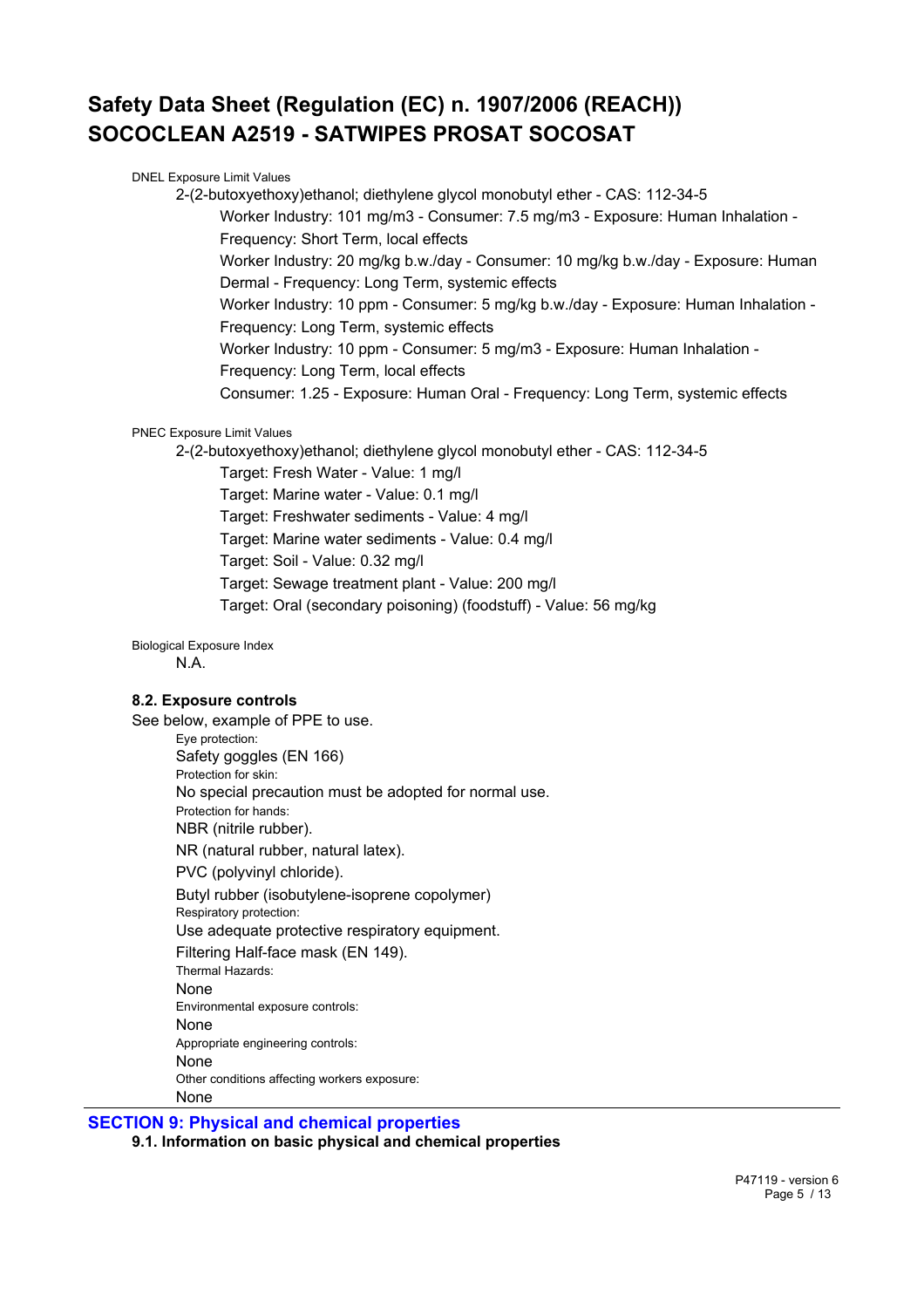| <b>Properties</b>                                | <b>Value</b>              | Method:               | <b>Notes</b> |
|--------------------------------------------------|---------------------------|-----------------------|--------------|
| Appearance and colour:                           | Liquid coated<br>on wipes | --                    |              |
| Odour:                                           | N.A.                      | --                    | --           |
| Odour threshold:                                 | N.A.                      | --                    | --           |
| pH:                                              | 7,2                       | ISO 4316,<br>ASTM E70 | --           |
| Melting point / freezing<br>point:               | Not Relevant              | --                    |              |
| Initial boiling point and<br>boiling range:      | 100 °C                    | base aqueuse          | -−           |
| Flash point (°C):                                | N.A.                      | --                    | --           |
| Flash Point (°F):                                | N.A.                      | --                    | --           |
| Evaporation rate:                                | N.A.                      | --                    | --           |
| Solid/gas flammability:                          | N.A.                      | --                    | --           |
| Upper/lower flammability<br>or explosive limits: | N.A.                      | ۰.                    |              |
| Vapour pressure:                                 | N.A.                      | --                    | --           |
| Vapour density:                                  | N.A.                      | --                    | --           |
| Relative density:                                | 1                         | --                    | --           |
| Solubility in water:                             | N.A.                      | --                    | --           |
| Solubility in oil:                               | N.A.                      | --                    | --           |
| Partition coefficient (n-<br>octanol/water):     | N.A.                      | --                    | --           |
| Auto-ignition temperature:                       | N.A.                      | --                    | --           |
| Decomposition<br>temperature:                    | N.A.                      |                       |              |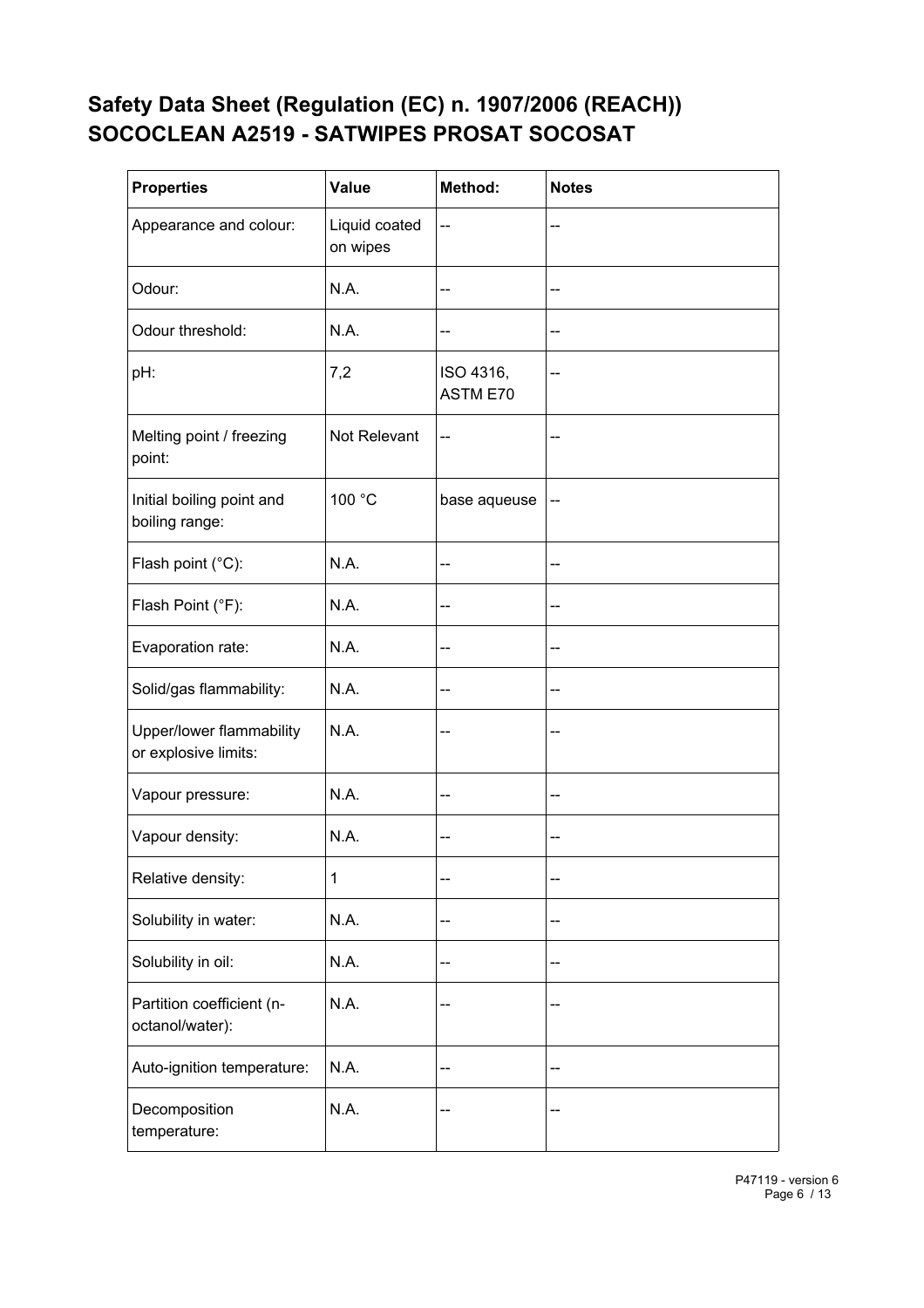| Viscosity:            | N.A. | $- -$ | $- -$ |
|-----------------------|------|-------|-------|
| Explosive properties: | N.A. | $- -$ | $- -$ |
| Oxidizing properties: | N.A. | $- -$ | $- -$ |

## 9.2. Other information

| <b>Properties</b>                              | Value | Method: | <b>Notes</b> |
|------------------------------------------------|-------|---------|--------------|
| Miscibility:                                   | N.A.  | --      | $- -$        |
| Fat Solubility:                                | N.A.  | --      | --           |
| Conductivity:                                  | N.A.  | $- -$   | --           |
| <b>Substance Groups</b><br>relevant properties | N.A.  | --      | --           |

Volatile Organic compounds - VOCs = 0 g/l

## **SECTION 10: Stability and reactivity**

### **10.1. Reactivity**

Stable under normal conditions

- **10.2. Chemical stability** Stable under normal conditions
- **10.3. Possibility of hazardous reactions** None
- **10.4. Conditions to avoid**

Stable under normal conditions.

- **10.5. Incompatible materials** None in particular.
- **10.6. Hazardous decomposition products** None.

## **SECTION 11: Toxicological information 11.1. Information on toxicological effects**

Toxicological information of the product: N.A.

Toxicological information of the main substances found in the product:

2-(2-butoxyethoxy)ethanol; diethylene glycol monobutyl ether - CAS: 112-34-5 Acute toxicity:

Test: LD50 - Route: Oral - Species: Mouse = 2410 mg/kg bw Test: LD50 - Route: Skin - Species: Rabbit = 2764 mg/kg bw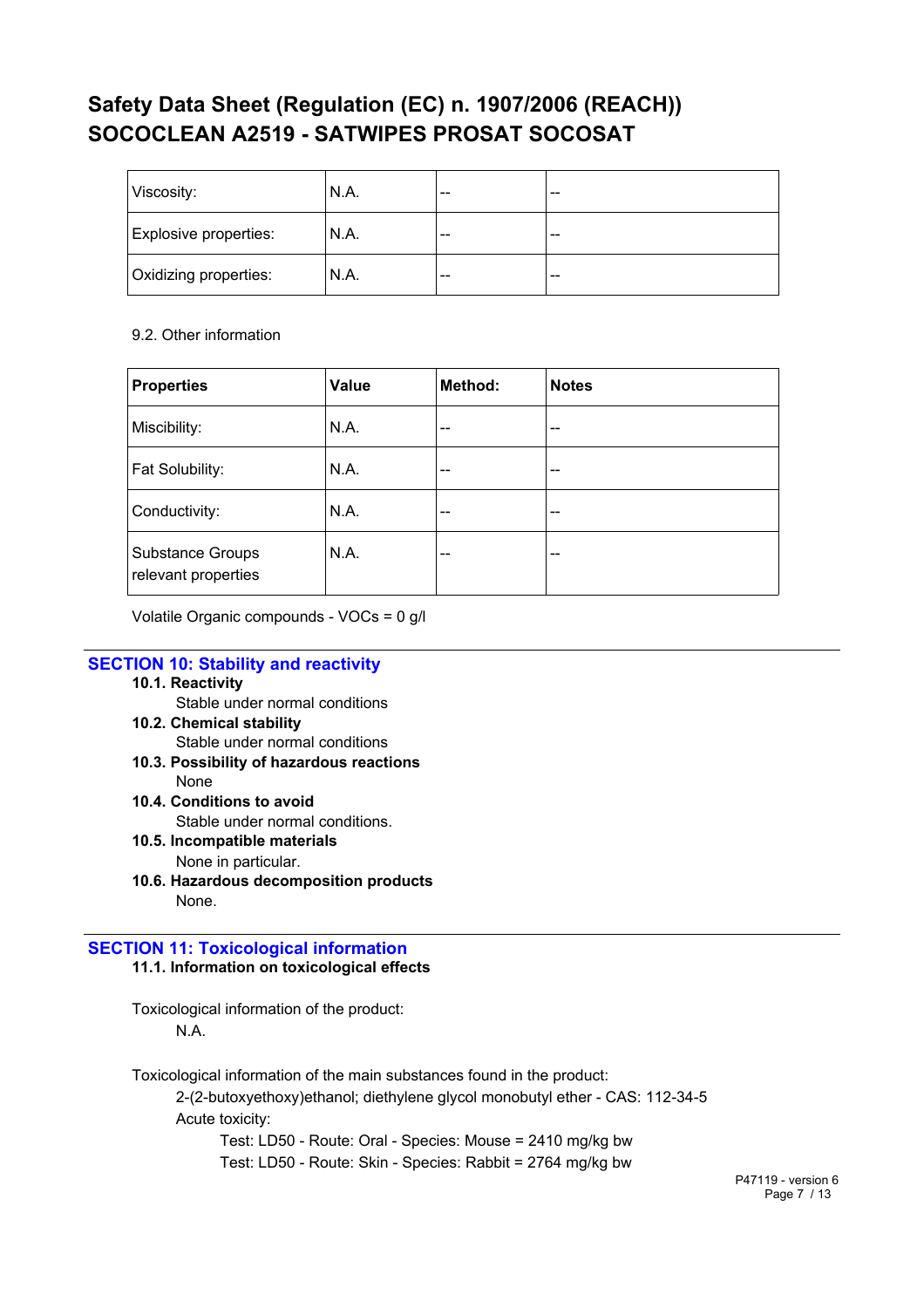Route: Inhalation - Species: Rat > 29 ppm - Duration: 2h - Notes: IRT (inhalation risk test) Reproductive toxicity:

Test: NOAEL - Species: Mouse = 720 MGKGBWDAY - Notes: 14 weeks

If not specified in other sections, the information required in Regulation (EU)2015/830 listed below must be considered as not relevant.:

Acute toxicity; Skin corrosion/irritation; Serious eye damage/irritation; Respiratory or skin sensitisation; Germ cell mutagenicity; Carcinogenicity; Reproductive toxicity; STOT-single exposure; STOT-repeated exposure; Aspiration hazard.

Other toxicological information:

2-METHYL-2H-ISOTHIAZOLE-3-ONE Skin irritation: Slight irritation by prolonged contact Eye irritation: Severe eye irritation. Sensitization: Possible by skin contact

## **SECTION 12: Ecological information**

### **12.1. Toxicity**

Adopt good working practices, so that the product is not released into the environment. 2-(2-butoxyethoxy)ethanol; diethylene glycol monobutyl ether - CAS: 112-34-5 a) Aquatic acute toxicity: Endpoint: LC50 - Species: Fish = 1300 mg/l - Duration h: 96 - Notes: Lepomis macrochirus Endpoint: EC50 - Species: Daphnia = 4950 mg/l - Duration h: 48 Endpoint: LC50 - Species: Daphnia = 13415 mg/l - Duration h: 96 - Notes: Americamysis bahia Endpoint: EC50 - Species: Algae > 100 mg/l - Duration h: 96 - Notes: Desmodesmus subspicatus Endpoint: EC10 - Species: Microorganisms > 1995 mg/l - Duration h: 0.5 c) Bacteria toxicity: Endpoint: EC50 - Species: bacteria > 100 mg/l 2-METHYL-2H-ISOTHIAZOLE-3-ONE - CAS: 2682-20-4 a) Aquatic acute toxicity: Endpoint: EC50 - Species: activated sludge = 34.6 mg/l - Duration h: 3 - Notes: (DIN 38412-3 - TTC test) - S2791 Endpoint: EC20 - Species: activated sludge = 2.8 mg/l - Duration h: 3 - Notes: (DIN 38412-3 - TTC test) - S2791 **12.2. Persistence and degradability** 2-(2-butoxyethoxy)ethanol; diethylene glycol monobutyl ether - CAS: 112-34-5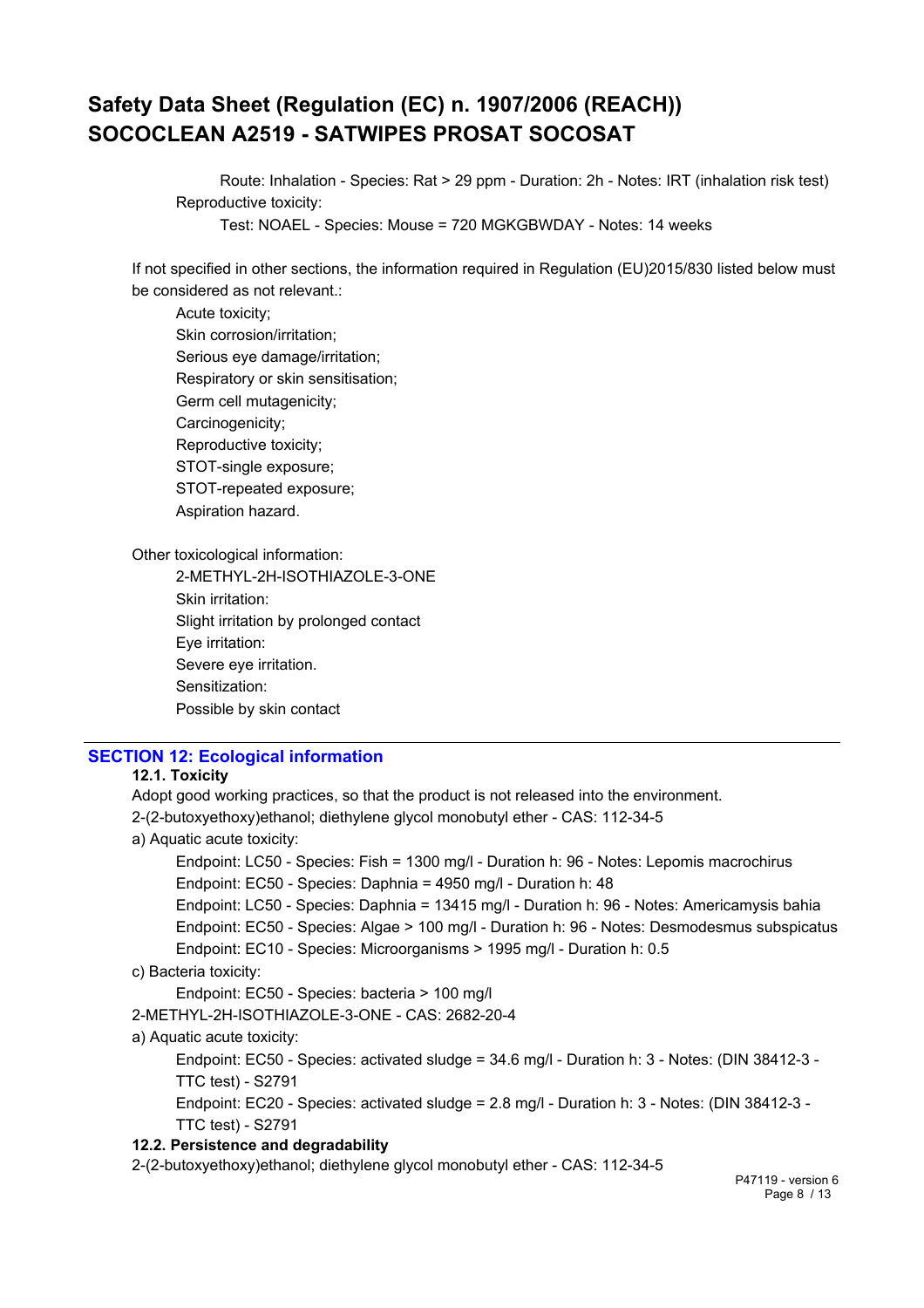Biodegradability: Photodegradation (in air) - Test: DT50 - Duration: 3-4 hours - Notes: 1.5x10^6 /cm<sup>3</sup>, AOPWIN

Biodegradability: Biodegradation in water - Test: MITI modif(I) - Duration: 28 days - %: >80 - Notes: OECD 301C

2-METHYL-2H-ISOTHIAZOLE-3-ONE - CAS: 2682-20-4

Biodegradability: Readily biodegradable - Test: OECD 307 - %: < 0.08 d - Notes: S1110 Biodegradability: Readily biodegradable - Test: OECD 308 - %: 1.28-2.1 d - Notes: S842 Biodegradability: Readily biodegradable - Test: OECD 309 - %: 4.1 d - Notes: S646

#### **12.3. Bioaccumulative potential**

2-(2-butoxyethoxy)ethanol; diethylene glycol monobutyl ether - CAS: 112-34-5 Log Pow 1 - Notes: 20°C

- 2-METHYL-2H-ISOTHIAZOLE-3-ONE CAS: 2682-20-4
	- Log Kow Test: OECD 117 <= 0.32 Notes: (n-octanol/water) S325 (HPLC) Method)

BCF 3.16 - Notes: (calculated) literature

### **12.4. Mobility in soil**

2-(2-butoxyethoxy)ethanol; diethylene glycol monobutyl ether - CAS: 112-34-5

- Volality (H: Henry's Law Constant) 0 atm m<sup>3</sup>/mol Notes: 25°C
- Surface tension 0.0069 N/m Notes: 20°C

## **12.5. Results of PBT and vPvB assessment**

vPvB Substances: None - PBT Substances: None

**12.6. Other adverse effects**

No harmful effects expected.

### **SECTION 13: Disposal considerations**

### **13.1. Waste treatment methods**

Recover if possible. In so doing, comply with the local and national regulations currently in force. Codes of wastes (Décision 2001/573/EC, Directive 2006/12/EEC, Directive 94/31/EEC on hazardous waste):

15 02 02\* absorbents, filter materials (including oil filters not otherwise specified), wiping cloths, protective clothing contaminated by dangerous substances

## **SECTION 14: Transport information**

| 14.1. UN number |  |
|-----------------|--|
|-----------------|--|

Not classified as dangerous in the meaning of transport regulations.

## **14.2. UN proper shipping name**

- N.A.
- **14.3. Transport hazard class(es)**  N.A.
- **14.4. Packing group**
	- N.A.
- **14.5. Environmental hazards**
	- ADR-Enviromental Pollutant: No

```
IMDG-Marine pollutant: No
```
- **14.6. Special precautions for user** N.A.
- **14.7. Transport in bulk according to Annex II of Marpol and the IBC Code** N.A.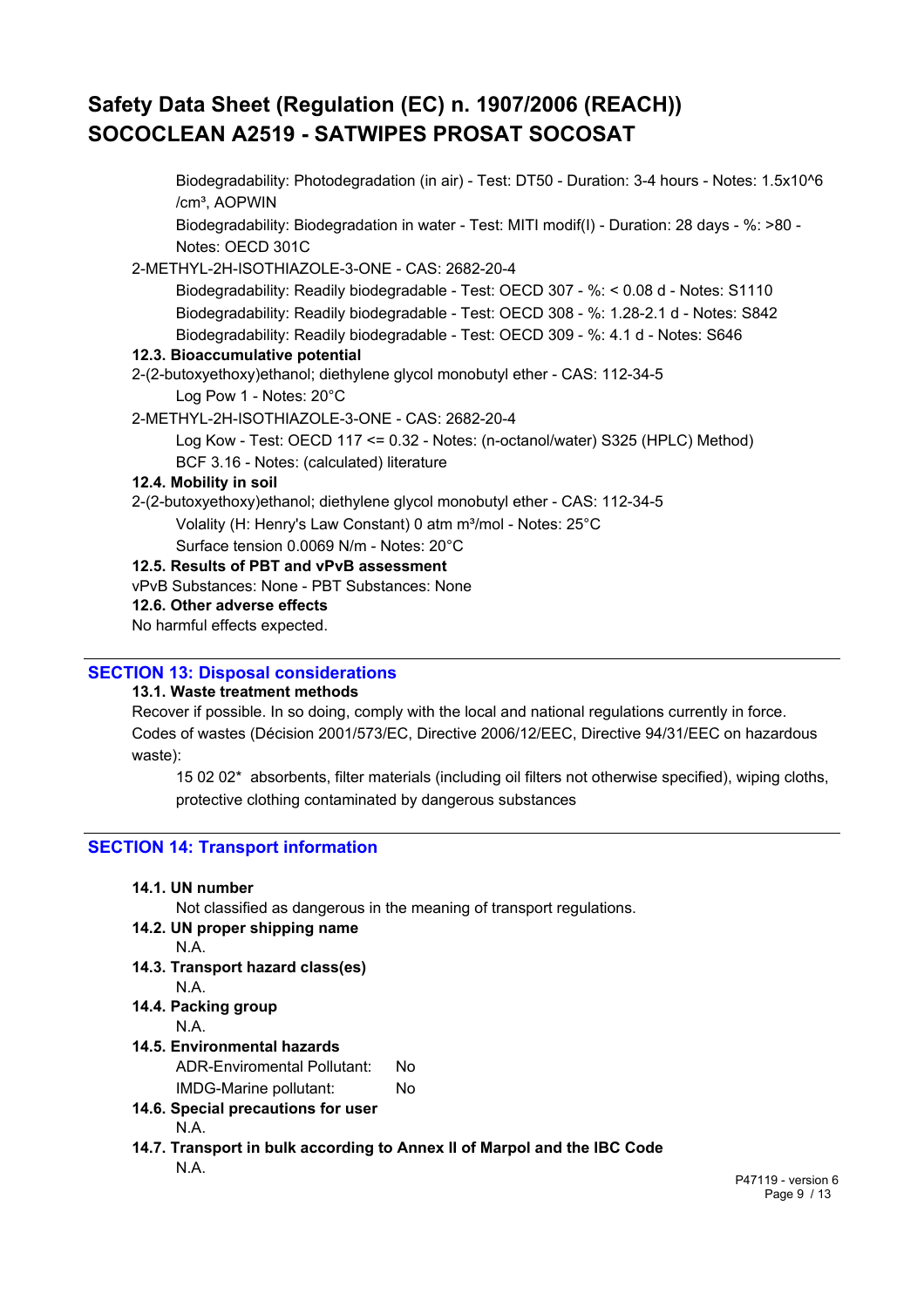## **SECTION 15: Regulatory information**

**15.1. Safety, health and environmental regulations/legislation specific for the substance or mixture**

Dir. 98/24/EC (Risks related to chemical agents at work) Dir. 2000/39/EC (Occupational exposure limit values) Regulation (EC) n. 1907/2006 (REACH) Regulation (EC) n. 1272/2008 (CLP) Regulation (EC) n. 790/2009 (ATP 1 CLP) and (EU) n. 758/2013 Regulation (EU) 2015/830 Regulation (EU) n. 286/2011 (ATP 2 CLP) Regulation (EU) n. 618/2012 (ATP 3 CLP) Regulation (EU) n. 487/2013 (ATP 4 CLP) Regulation (EU) n. 944/2013 (ATP 5 CLP) Regulation (EU) n. 605/2014 (ATP 6 CLP) Regulation (EU) n. 2015/1221 (ATP 7 CLP) Regulation (EU) n. 2016/918 (ATP 8 CLP) Regulation (EU) n. 2016/1179 (ATP 9 CLP) Regulation (EU) n. 2017/776 (ATP 10 CLP) Regulation (EU) n. 2018/669 (ATP 11 CLP) Regulation (EU) n. 2018/1480 (ATP 13 CLP) Regulation (EU) n. 2019/521 (ATP 12 CLP)

Restrictions related to the product or the substances contained according to Annex XVII Regulation (EC) 1907/2006 (REACH) and subsequent modifications:

Restrictions related to the product: No restriction. Restrictions related to the substances contained: Restriction 55 Restriction 65

Listed or in compliance with the following international inventories: N.A.

Labelling of detergents (EC Regulations 648/2004 and 907/2006): SOCOCLEAN A2519 - SATWIPES PROSAT SOCOSAT non-ionic surface active agents < 5% preservatives yes BENZOTRIAZOLE METHYLISOTHIAZOLINONE

Labelling of biocides (Regulations 1896/2000, 1687/2002, 2032/2003, 1048/2005, 1849/2006, 1451/2007 and Directive 98/8/EC):

N.A.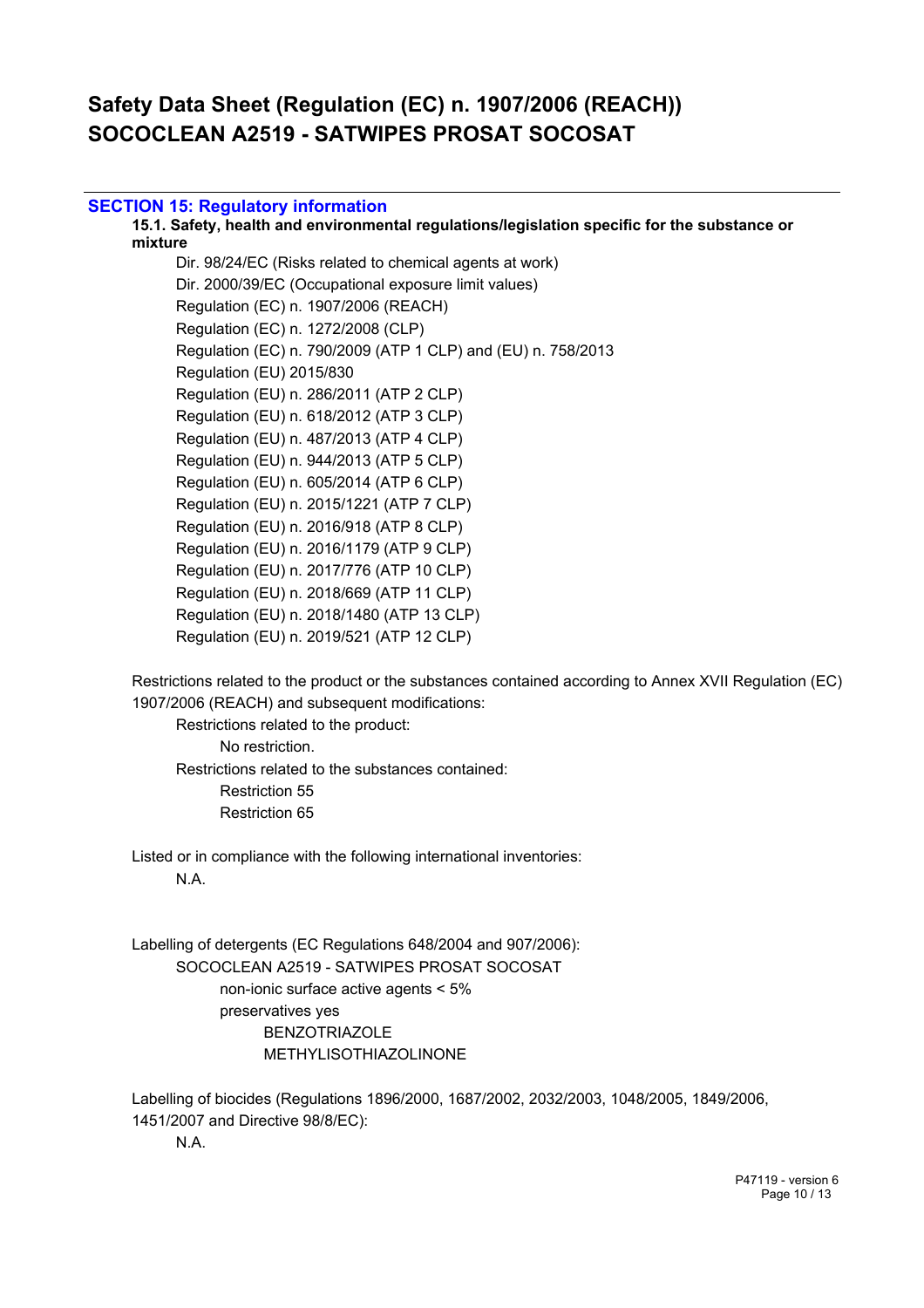Where applicable, refer to the following regulatory provisions :

Directive 2003/105/CE ('Activities linked to risks of serious accidents') and subsequent amendments. 1999/13/EC (VOC directive) Dir. 2004/42/EC (VOC directive)

Provisions related to directive EU 2012/18 (Seveso III):

Seveso III category according to Annex 1, part 1 None

**15.2. Chemical safety assessment**

No

Substances listed under Section 3 for which a chemical safety assessment was carried out: 2-(2-BUTOXYETHOXY)ETHANOL (CAS: 112-34-5)

## **SECTION 16: Other information**

N.A.: Not Applicable or Not Available

Full text of phrases referred to in Section 3:

H319 Causes serious eye irritation.

H330 Fatal if inhaled.

H311 Toxic in contact with skin.

H301 Toxic if swallowed.

H314 Causes severe skin burns and eye damage.

H318 Causes serious eye damage.

H317 May cause an allergic skin reaction.

H410 Very toxic to aquatic life with long lasting effects.

H400 Very toxic to aquatic life.

EUH071 Corrosive to the respiratory tract.

| Hazard class and<br>hazard category | Code           | <b>Description</b>                      |
|-------------------------------------|----------------|-----------------------------------------|
| Acute Tox. 2                        | $3.1/2$ /Inhal | Acute toxicity (inhalation), Category 2 |
| Acute Tox, 3                        | 3.1/3/Dermal   | Acute toxicity (dermal), Category 3     |
| Acute Tox. 3                        | $3.1/3$ Oral   | Acute toxicity (oral), Category 3       |
| Skin Corr. 1B                       | 3.2/1B         | Skin corrosion, Category 1B             |
| Eye Dam. 1                          | 3.3/1          | Serious eye damage, Category 1          |
| Eye Irrit. 2                        | 3.3/2          | Eye irritation, Category 2              |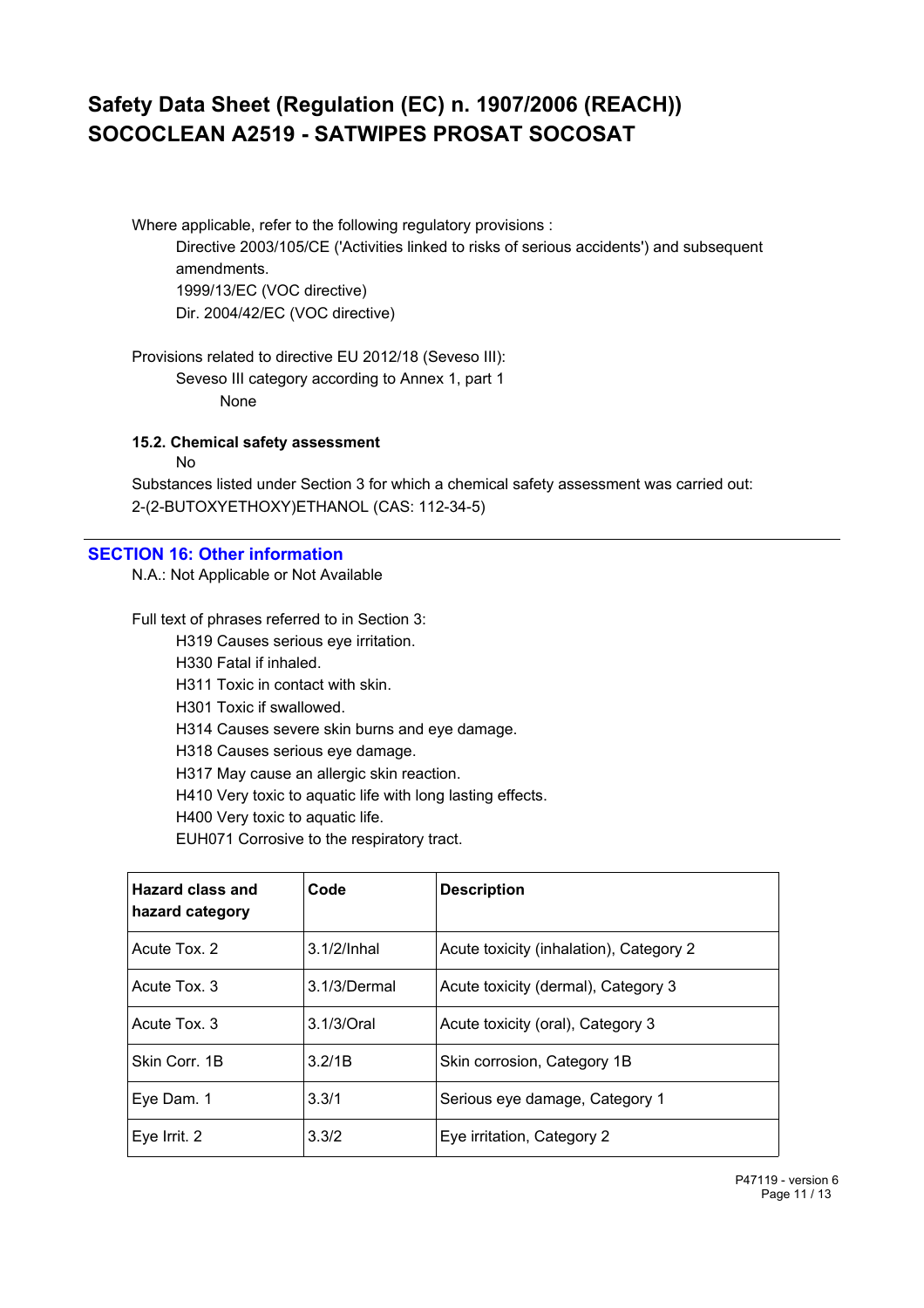| Skin Sens. 1,1A,1B | $3.4.2$ /1-1A-1B | Skin Sensitisation, Category 1,1A,1B           |
|--------------------|------------------|------------------------------------------------|
| Aquatic Acute 1    | 4.1/A1           | Acute aquatic hazard, category 1               |
| Aquatic Chronic 1  | 4.1/C1           | Chronic (long term) aquatic hazard, category 1 |

This document was prepared by a competent person who has received appropriate training. Main bibliographic sources:

ECDIN - Environmental Chemicals Data and Information Network - Joint Research Centre, Commission of the European Communities

SAX's DANGEROUS PROPERTIES OF INDUSTRIAL MATERIALS - Eight Edition - Van Nostrand Reinold

CCNL - Appendix 1

Insert further consulted bibliography

Important confidentiality : this document contains confidential information that is proprietary to SOCOMORE. Subject to legal provisions determining otherwise, the distribution, republication or re-transmission of this document, in full or in part, must be limited to clearly identified individuals, either because they use the product, or to provide HSE information. Any communication of this document outside of this framework without our written consent is strictly forbidden.

SOCOMORE strongly advises every recipient of this safety data sheet to read it carefully and to consult experts in the field if necessary or appropriate, in order to understand the information it contains, notably the possible dangers associated with this product. The users must ensure the conformity and completeness of this information with regards to their specific use of the product.

The information contained herein is based on our state of knowledge at the above-specified date. It refers solely to the product indicated and constitutes no guarantee of particular quality. It is the responsibility of the purchaser/user to ensure that their activities conform with current legislation in force.

The information is considered correct, but it is not exhaustive and it shall be used only as a guide which is based on the current knowledge of the substance or mixture and it is applicable to the safety precautions appropriate for the product.

| ADR:        | European Agreement concerning the International Carriage of             |
|-------------|-------------------------------------------------------------------------|
|             | Dangerous Goods by Road.                                                |
| ATE:        | <b>Acute Toxicity Estimate</b>                                          |
| ATEmix:     | Acute toxicity Estimate (Mixtures)                                      |
| CAS:        | Chemical Abstracts Service (division of the American Chemical Society). |
| CLP:        | Classification, Labeling, Packaging.                                    |
| DNEL:       | Derived No Effect Level.                                                |
| EINECS:     | European Inventory of Existing Commercial Chemical Substances.          |
| GefStoffVO: | Ordinance on Hazardous Substances, Germany.                             |
| GHS:        | Globally Harmonized System of Classification and Labeling of            |
|             | Chemicals.                                                              |
| IATA:       | International Air Transport Association.                                |